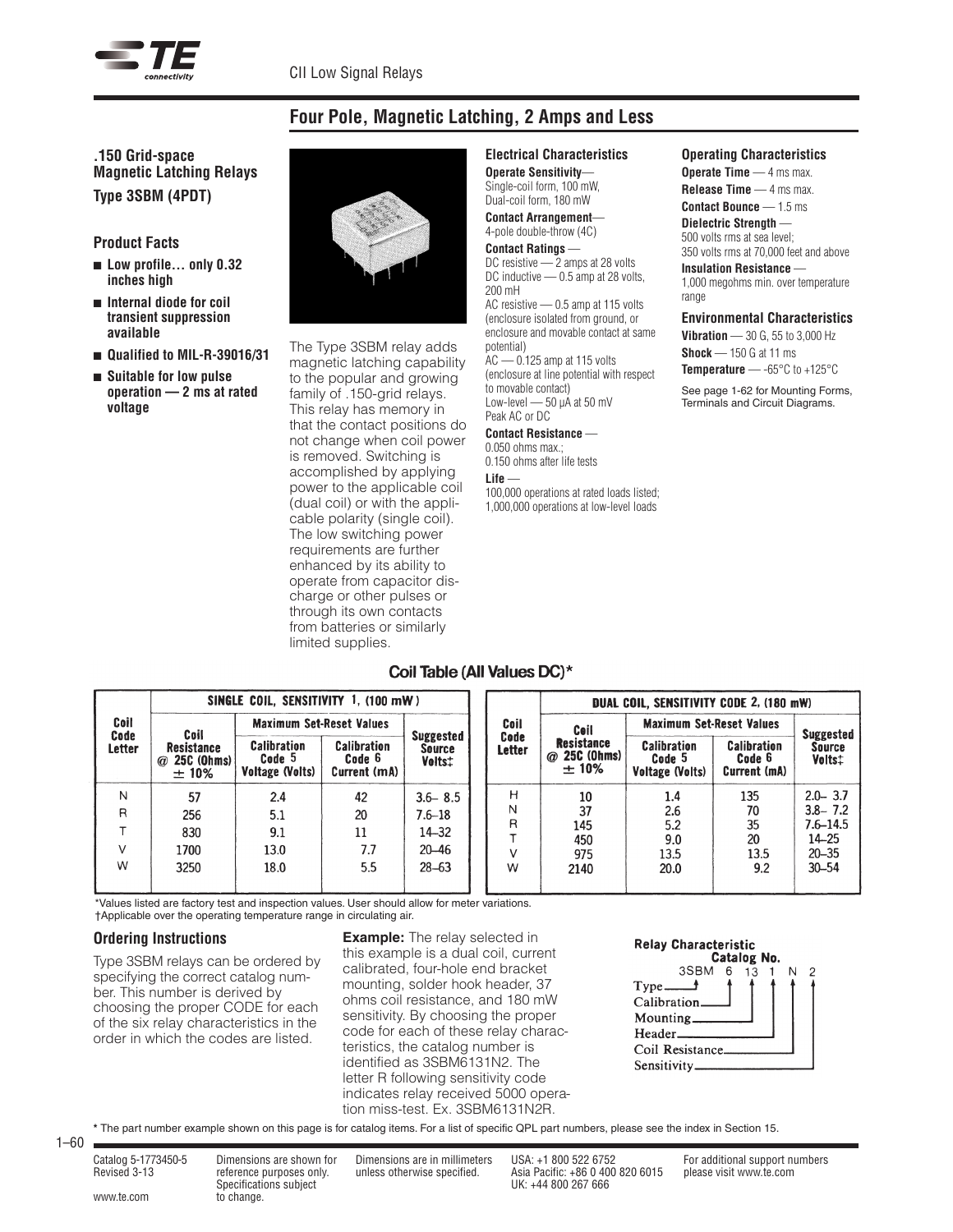

# **Four Pole, Magnetic Latching, 2 Amps and Less** (Continued)

**.150 Grid-space Hybrid Magnetic Latching Relays Single Diode, Dual Diode Type 3SBM (4PDT)**

## **Product Facts**

- Low profile... only 0.32 **inches high**
- <sup>n</sup> **Suitable for pulse operation**
- Qualified to MIL-R-39016/35
- Qualified to MIL-R-39016/36



The dual coil version of the 3SBM magnetic latching relay is now available with coil transient suppression with or without blocking diodes for reverse polarity protection. This hybrid magnetic latching relay is an addition to the growing family of .150 grid relays. The diode method is employed to limit the back EMF generated when the coil circuit is opened in order to protect other circuit components such as semiconductors. The contact load capabilities of the 3SBM as well as the memory feature of the latching function are both maintained.

#### **Electrical Characteristics Contact Arrangement**—

4-pole double-throw (4C)

**Operate Sensitivity**— Single-coil form, 100 mW, Dual-coil form, 180 mW per coil

**Contact Ratings** — DC resistive — 2 amps at 28 volts DC inductive — 0.5 amp at 28 volts, 200 mH

AC resistive — 0.5 amp at 115 volts (enclosure isolated from ground, or enclosure and movable contact at same potential)

AC — 0.125 amp at 115 volts (enclosure at line potential with respect to movable contact) Low-level - 50 µA at 50 mV Peak AC or DC

#### **Contact Resistance** —

0.050 ohms max.; 0.150 ohms after life test

**Life** — 100,000 operations at rated loads listed; 1,000,000 operations at low-level loads

#### **Operating Characteristics**

**Operate Time** — 4 ms max. **Release Time** — 4 ms max. **Contact Bounce** — 1.5 ms **Dielectric Strength (Note 1)** —

500 volts rms at sea level; 350 volts rms at 70,000 feet and above

**Insulation Resistance (Note 1)** — 1,000 megohms min. over temperature range

#### **Environmental Characteristics**

**Vibration** — 30 G, 55 to 3,000 Hz **Shock** — 150 G at 11 ms

**Temperature** — -65°C to +125°C

#### **Semiconductor Characteristics at 25°C**

**Max. Negative Transient** — 1 volt **Breakdown Voltage** — 100 Vdc min. **Max. Leakage Current** —

1 µA @ 50 Vdc

**Note 1:** Tests for dielectric withstanding voltage and insulation resistance should be made with "coil terminals" shorted together to avoid unnecessary electrical stress to semiconductor elements.

See page 1-62 for Mounting Forms, Terminals and Circuit Diagrams.

# Coil Table Single Diode (All Values DC)\*

|                  | Dual Coil, Sensitivity Code 5 (180 mW)    |                                          |                                          |                                                                           |  |  |  |
|------------------|-------------------------------------------|------------------------------------------|------------------------------------------|---------------------------------------------------------------------------|--|--|--|
| Coil             | Coil                                      | MAX. SET-RESET VALUES                    | <b>Suggested</b>                         |                                                                           |  |  |  |
| Code<br>Letter   | Resistance<br>25C (ohms)<br>ര<br>$± 10\%$ | Calibration<br>Code 5<br>Voltage (Volts) | Calibration<br>Code 6<br>Current<br>(mA) | <b>Source</b><br><b>Voltst</b>                                            |  |  |  |
| н<br>Ν<br>R<br>w | 10<br>37<br>145<br>450<br>975<br>2140     | 1.4<br>2.6<br>5.2<br>9.0<br>13.5<br>20.0 | 135<br>70<br>35<br>20<br>3.5<br>9.2      | $2.0 - 3.7$<br>$3.8 - 7.2$<br>$7.6 - 14.5$<br>14-25<br>20-35<br>$30 - 54$ |  |  |  |

# Coil Table Dual Diode (All Values DC)\*

|                            | Dual Coil, Sensitivity Code 6 (180 mW)      |                                           |                                          |                                                                                       |  |  |  |
|----------------------------|---------------------------------------------|-------------------------------------------|------------------------------------------|---------------------------------------------------------------------------------------|--|--|--|
| Coil<br>Code<br>Letter     | Coil                                        | MAX. SET-RESET VALUES                     | <b>Suggested</b>                         |                                                                                       |  |  |  |
|                            | Resistance<br>25C (ohms)<br>⊚<br>$±$ 10% ** | Calibration<br>Code 5<br>Voltage (Volts)  | Calibration<br>Code 6<br>Current<br>(mA) | <b>Source</b><br><b>Voltst</b>                                                        |  |  |  |
| н<br>Ν<br>R<br>т<br>٧<br>w | 10<br>37<br>145<br>450<br>975<br>2140       | 2.4<br>3.6<br>6.2<br>10.0<br>14.5<br>21.0 | 135<br>70<br>35<br>20<br>13.5<br>9.2     | $2.6 - 4.1$<br>$3.8 - 7.2$<br>$7.6 - 14.5$<br>14.0-25.0<br>20.0-35.0<br>$30.0 - 45.0$ |  |  |  |

\*Values listed are factory test and inspection values. User should allow for meter variations.

†Applicable over the operating temperature range in circulating air.

\*\*Coil resistance cannot be measured by conventional bridge.

**Note: See page 1-60 for ordering instructions.**

**\*** The part number example shown on this page is for catalog items. For a list of specific QPL part numbers, please see the index in Section 15.

www.te.com to change.

Specifications subject UK: +44 800 267 666

Catalog 5-1773450-5 Dimensions are shown for Dimensions are in millimeters USA: +1 800 522 6752 For additional support numbers Revised 3-13 reference purposes only. unless otherwise specified. Asia Pacific: +86 0 400 820 6015 please visit www.te.com